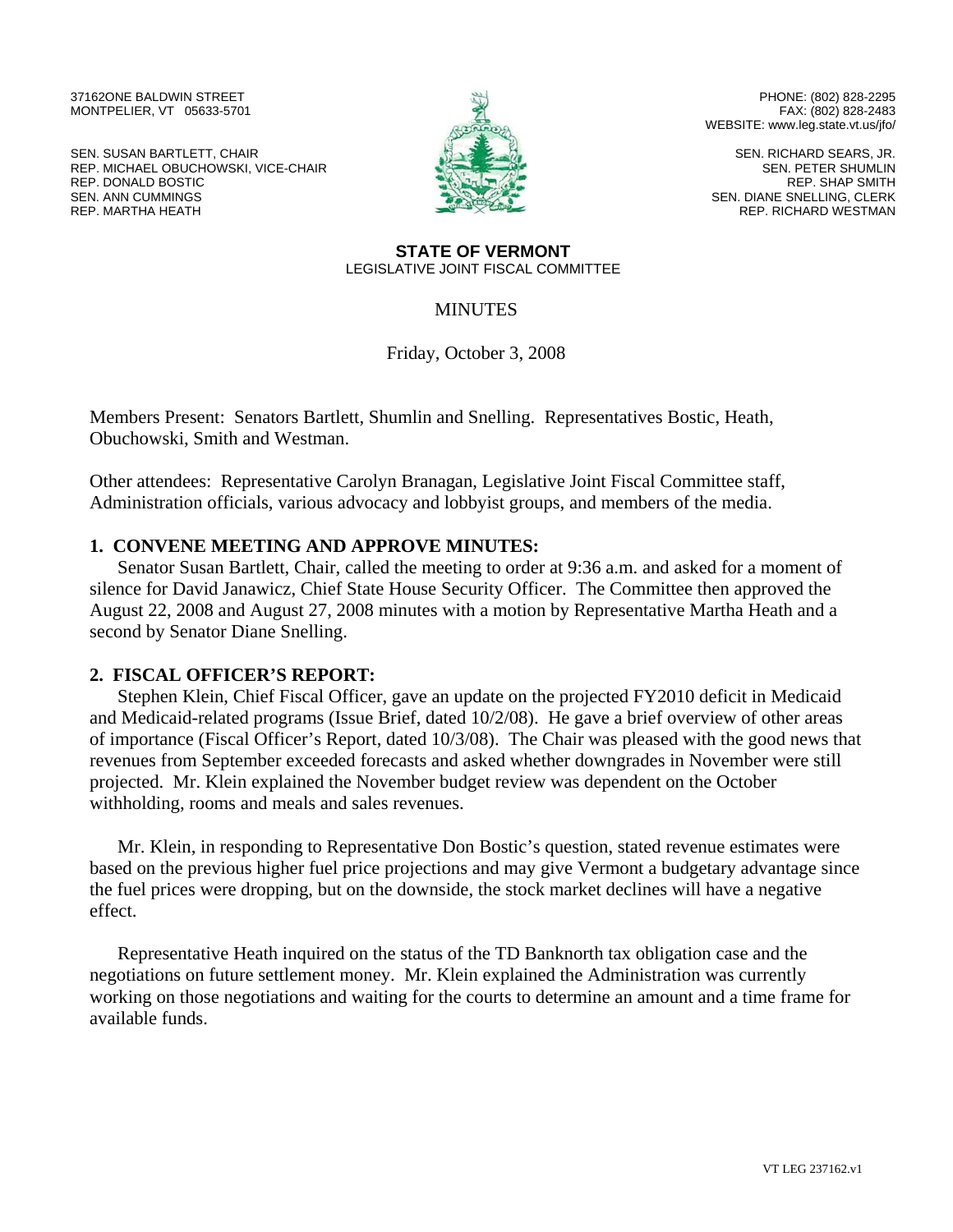## **3. GREAT BAY HYDRO LAND DONATION GRANT PROPOSAL:**

The Chair invited Commissioner Wayne LaRoche, Department of Fish & Wildlife, Commissioner Jonathan Wood and General Counsel Meghan Purvee of the Department of Forests, Parks & Recreation, and Secretary George Crombie of the Agency of Natural Resources to explain the revised grant proposal (JFO #2322 revised).

Representative Michael Obuchowski reminded the Committee that this was the second time the Agency submitted a proposal, and that the first proposal was agreed to despite his concerns. He asked why Great Bay Hydro had changed its position on the sale price to include an additional \$18,000. Commissioner Wood offered that the deal had not changed greatly but Great Bay was under the impression that the total agreed-upon price was \$500,000. However, because the appraised value of the land to be sold was below the agreed-upon price, Great Bay asked to reduce the value of their donation of the 10-acre riparian land by \$18,000 to make up the difference.

Representative Obuchowski inquired as to how much of an exemption from Capital Gains tax would Great Bay realize from the sale. Commissioner Wood and Ms. Purvee stated that their understanding was that Great Bay may plan to file the sale under a 1031 like-kind exchange and reinvest the money into another land deal acquisition, and if that were to occur, Great Bay would not pay a Capital Gains tax. Ms. Purvee offered that it was her belief that Great Bay Hydro was planning on reinvesting in Vermont but was uncertain of those details.

The Chair queried the Secretary whether the revised proposal was a good deal for Vermont. He affirmed that it was a fair deal in comparing other negotiations in the past with private entities, and, taking into account the added safeguards and potential advantages to Vermonters. Representative Obuchowski asked if the original proposal could be consummated. Commissioner Wood confirmed that the original proposal could be floated to Great Bay again but in the spirit of the original negotiation price, the department has tried to initiate the proposed additional land deal to close the appraisal gap for fairness.

Ms. Price, on the direction of Representative Obuchowski, explained the reason for there not being a signed purchase and sales agreement and why the original contract expired. Representative Obuchowski proposed that the Department find a middle ground for the contract negotiations, and commended the staff for its due diligence, but emphasized he could not vote for the revised proposal. The Secretary assured the Committee that he would communicate its concerns to Great Bay and return to the Committee with an update.

Commissioner Wood stressed the importance of the fishing access sites. He also informed the Committee that those sites were currently being leased on a month-to-month basis, but there was a history of a lease failure that initiated restricted access by Great Bay to the sites and, therefore, access to personal camps. He emphasized that he would not allow, during any negotiations, that the agency be held hostage. Representative Obuchowski asserted that during negotiations the importance of being a good neighbor be stressed to Great Bay.

Representative Heath reaffirmed the question that the current negotiations hinged on the additional land deal for \$18,000, and Representative Obuchowski vouched that was correct.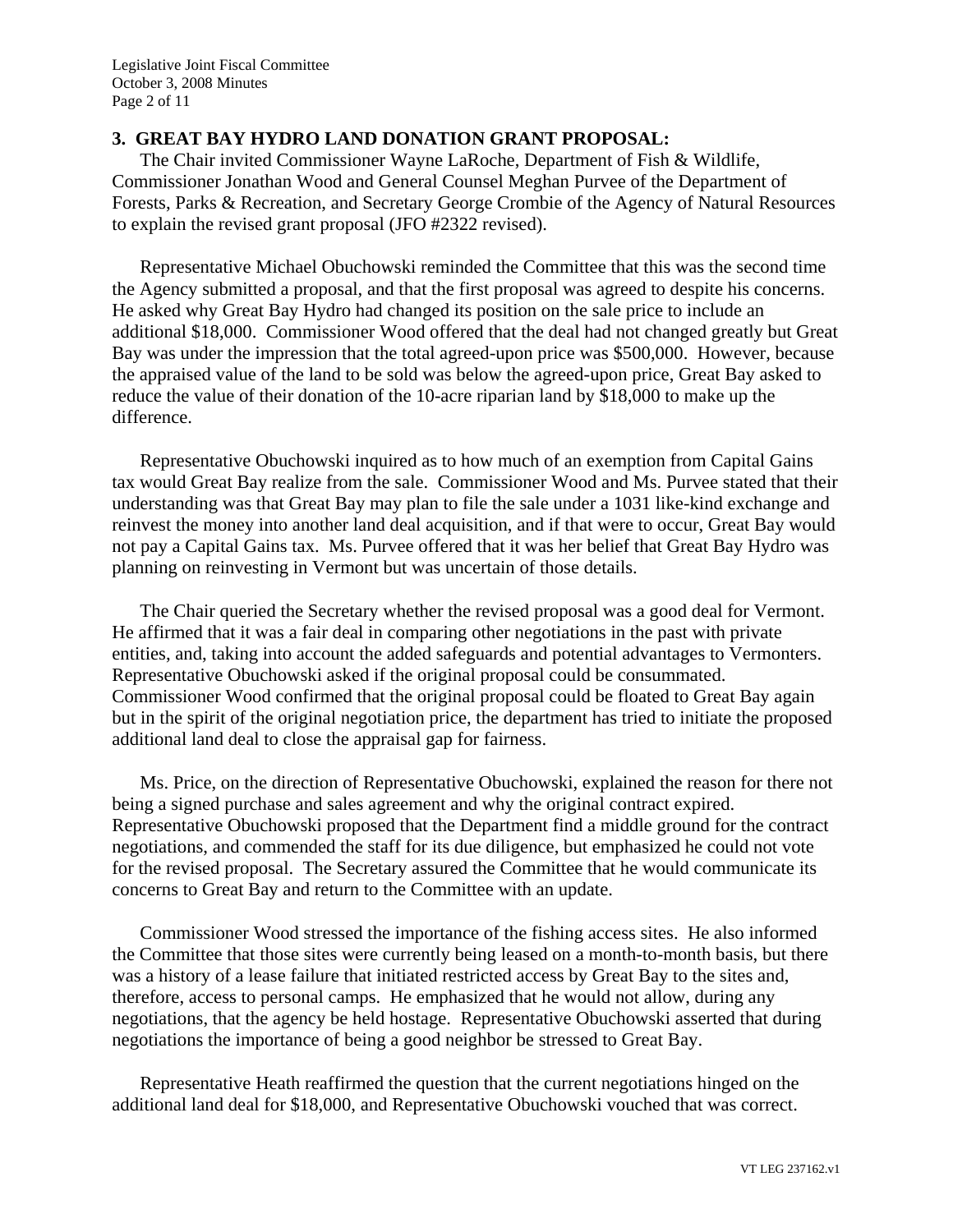Legislative Joint Fiscal Committee October 3, 2008 Minutes Page 3 of 11

Representative Obuchowski reiterated that he would stand by the original proposal, but was not comfortable with the additional \$18,000 in the revised proposal.

The Chair asked for a motion to accept the revised version of the grant proposal, which included the additional \$18,000. No motion declared, therefore the revised proposal was not accepted. Senator Snelling asked for clarification on how the original proposal would be reintroduced to Great Bay Hydro without losing the opportunity of the land deal. The Secretary put forth that the Agency would return and express to Great Bay the Committee's strong message for consummating the original grant proposal.

Representative Richard Westman moved to reaffirm the Committee's position on the original grant proposal (April 28, 2008), and that the Secretary keep the Committee updated on the progress of negotiations with Great Bay Hydro. The motion passed.

The Chair echoed her appreciation for the work of the Agency. Representative Heath and Senator Bartlett thanked Representative Obuchowski for his diligence on the issue.

### **4.a. PRELIMINARY PLAN FOR LEVELS OF FUNDING OF PAY ACT:**

Commissioner Reardon explained that the Department had done some preliminary analysis on the funding of the Pay Act but more conclusive figures would be given during the Committee's November meeting. A gap of \$1.4 million in specific areas of Corrections, Defender General, State's Attorneys and Public Safety is projected. In the area of Judiciary, the Commissioner indicated his belief that the amount of \$230,000 from the FY 2009 Pay Act was sufficient. He apologized for a possible oversight by the Department for funding of the nonsalary component of the Pay Act, which is used for state benefits, such as dependent care, tuition reimbursement and contract negotiation. The estimated cost of the non-salary component is \$597,000 and will be added to the budget adjustment discussion.

Commissioner Reardon identified a possible General Health Plan Premium Holiday that could potentially generate \$1.3 million to help close the gap on the Pay Act. The Commissioner remarked that the numbers still needed to be quantified, and echoed that more conclusive numbers would be detailed at the Committee's November meeting. Although the Pay Act was unfunded, it is the belief of the Administration that several departments could absorb the cost. The Chair asked for the high projection of the shortfall. Commissioner Reardon stated that the top side was \$4 million of general fund absorption for the departments.

# **4.b. STATUS OF PUBLIC SAFETY BUDGETS:**

Commissioner Thomas Tremblay handed out information explaining the anticipated shortfalls. The Chair inquired as to the impact on coverage and/or the need for overtime with the vacancies due to illness, injury, and military activations. The Commissioner deduced that vacancies did reduce some level of costs but there was an impact that the Department would have to backfill.

Representative Obuchowski inquired on how far behind in accounts payable departments were and how soon invoices were being paid. Commissioner Reardon responded that the Administrations policy states that invoices inputted into the system within 10 days of receipt and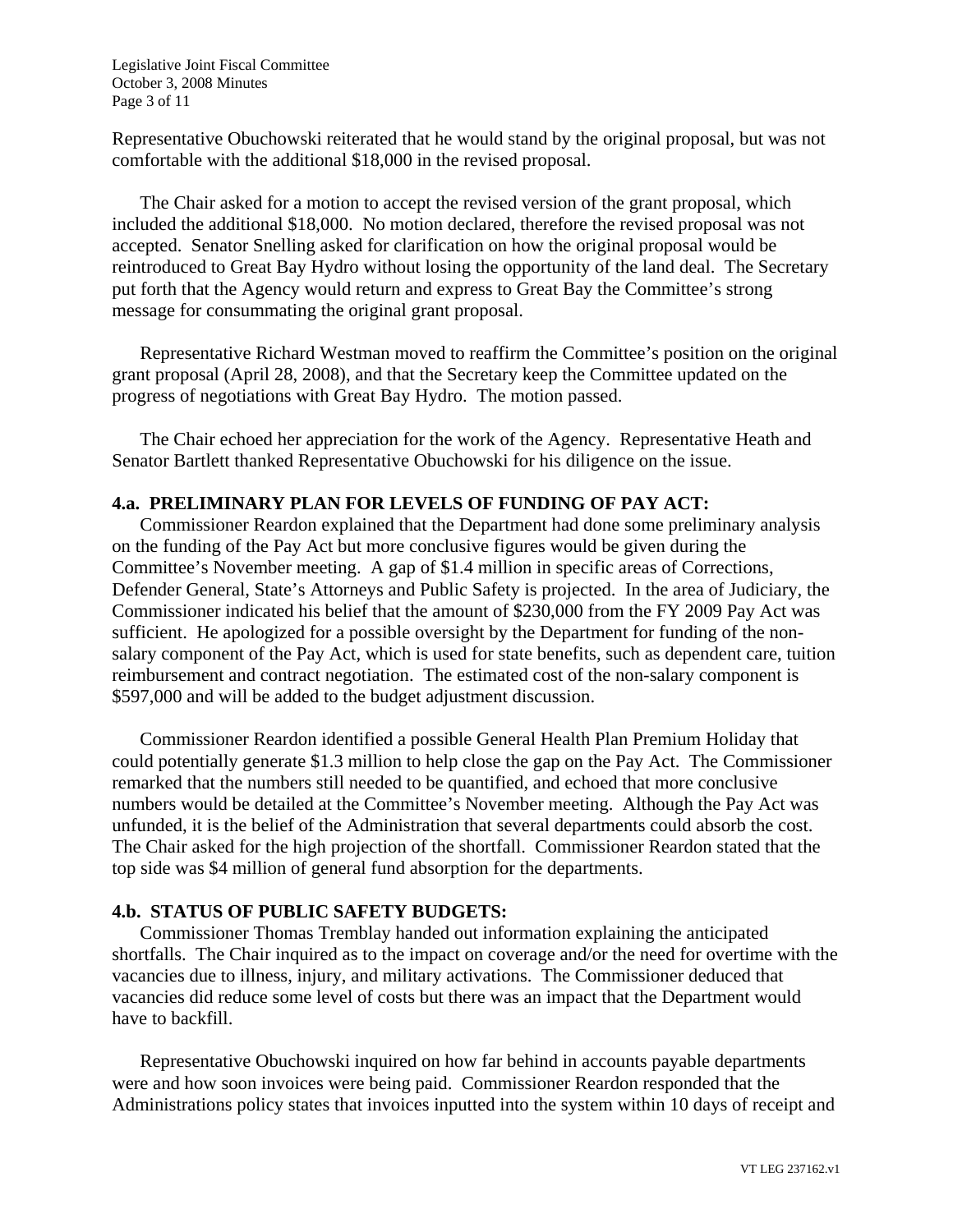Legislative Joint Fiscal Committee October 3, 2008 Minutes Page 4 of 11

receiving all necessary authorizations are paid within 20 to 30 days. Some invoices require a shorter turn-around time for payment, but funds get encumbered when invoices are inputted into the system. Representative Obuchowski asked whether some departments were intentionally behind in paying bills to offset deficits. Commissioner Reardon asserted that his department was watching for any untimely payment of invoices and has also sent out periodical reminders of the 30-day payment policy.

Commissioner Tremblay concluded his report with an explanation and update on a three-year Cops Myth Audit Settlement. The original audit settlement amount was \$1.1 million, but through negotiations, that settlement amount was reduced to \$144,000. Commissioners Tremblay and Reardon stressed the importance of paying the current settlement amount as all appeals have been exhausted. Commissioner Reardon confessed that approval was given to the Department of Public Safety to issue a check for the \$144,000, and that expenditure would need addressing in budget adjustment discussions.

Representative Heath inquired if the Department of Public Safety had a sense of whether it would meet budget targets. Commissioner Tremblay responded that it was too early to give an accurate figure and meeting those targets would partly depend on how busy the Department would be within the next couple of months.

## **4.c. STATUS OF LOW-INCOME HEATING ENERGY ASSISTANCE PROGRAM (LIHEAP):**

Commissioner Stephen Dale, Department for Children & Families (DCF) introduced Richard Moffi, Director of LIHEAP, and Dave Cohen, Fiscal Operations Manager for DCF. A document was handed out showing the projected benefits and budget amounts of LIHEAP for the upcoming heating season, and Commissioner Dale commented that federal actions have helped to alleviate the current heating pressures.

The Chair asked whether the Department kept track of applications just over the eligibility amount to demonstrate benefit cliffs for future discussions. Mr. Moffi responded that his division kept all denial data and was able to track to the dollar. Representative Heath requested the raw data be organized by category with totals reflecting eligibility gaps, family size, age, and whether disabled.

Representative Obuchowski reflected on how households not eligible for LIHEAP are arranged in terms of basic needs indicators. Senator Bartlett encouraged media and advocates to communicate more broadly the flexibility and portability of LIHEAP benefits, so that at-risk Vermonters understood that benefits could be combined to create a type of home share situation.

Senator Shumlin queried whether the \$4.19 a gallon price assumption for LIHEAP was locked in or would it fluctuate with the market. Commissioner Dale confirmed that the price could fluctuate and it was not known whether that estimated price was a good conservative projection or whether the market would surpass it during the heating months. The current estimates have benefit amounts set to the \$4.19 amount and estimate coverage of 60% of clients' fuel costs during the heating season. If the fuel price decreases, benefit coverage is maintained or increases, but if the price rises, the coverage amount would decrease.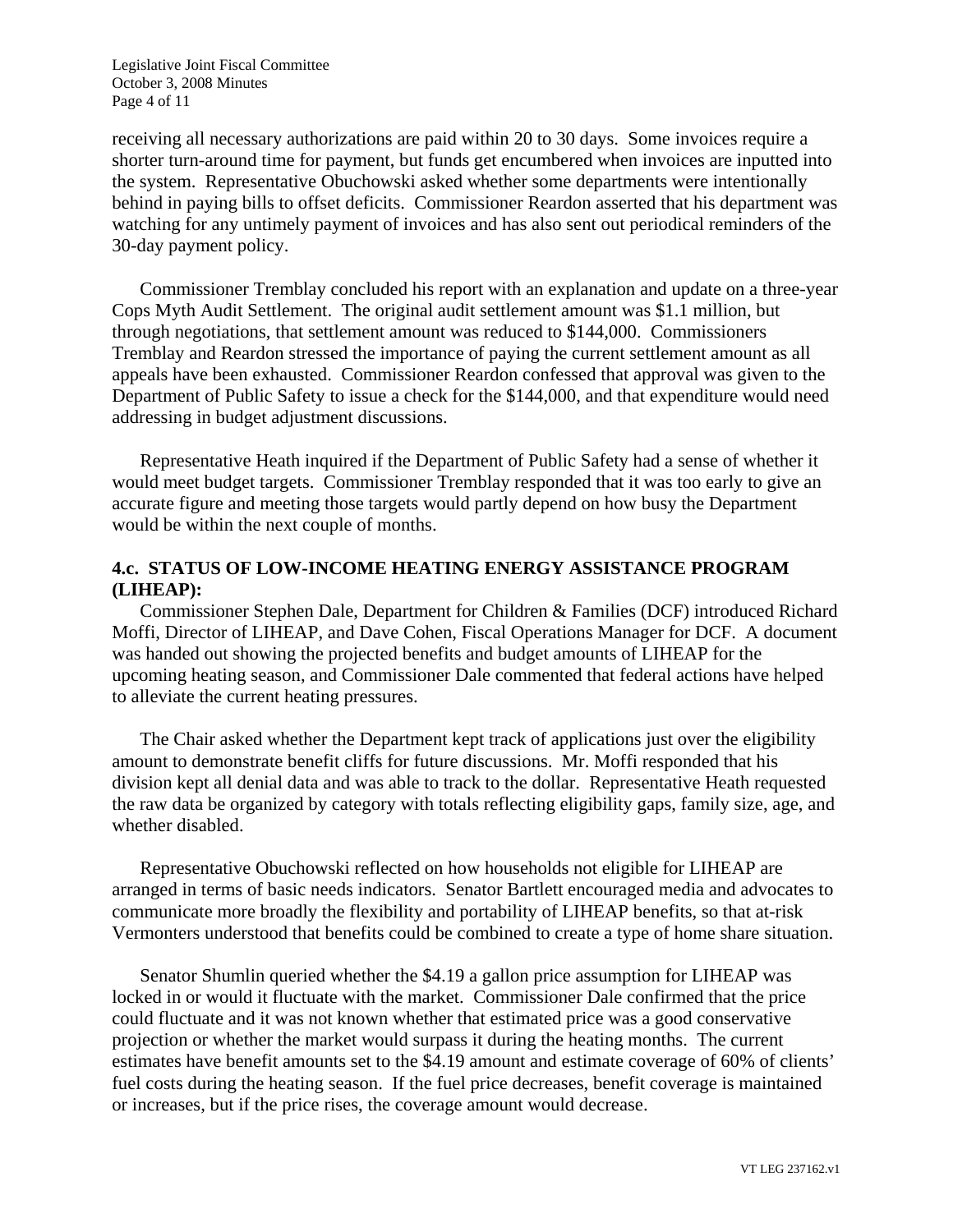Legislative Joint Fiscal Committee October 3, 2008 Minutes Page 5 of 11

Mr. Moffi responded to Senator Bartlett's question that LIHEAP benefits are prepaid as a lump sum to fuel dealers, and that payments to fuel dealers were scheduled to be sent out November 15, 2008. He mentioned that some fuel dealers offer prepay discounts, which the state attempts to take advantage of, but audits on fuel contracts have not been consistent and therefore discounts have been missed.

Senator Peter Shumlin suggested a better shopping system for the state's LIHEAP program to capture a better price. Commissioner Dale explained his department studied the issue through a hired consultant in 2007 (Energy Assistance Leveraging Options, 3/26/008, Mark Wolfe). The report highlighted many challenges for fuel dealers delivering to very rural areas; therefore, it was emphasized how important it was to keep those dealers within contract discussions. In addition, the consultant documented that most local fuel dealers had an exceptional track record assisting customers with fair payment terms on their remaining fuel amount (40%) not covered by the state. Commissioner Dale noted that the report would be sent to the Committee.

Senator Bartlett maintained that fuel dealers have taken on the role as bankers for some Vermonters not able to keep up with the increasing heating costs. She complimented the dealers for doing an exceptional job of keeping Vermonters warm, but due to the economic downturn and increased fuel prices, they may not have the capacity to ensure everyone is covered; it is therefore important that LIHEAP funds get to dealers earlier. Senator Shumlin stated that discussions on how fuel is contracted should continue at another meeting.

Representative Heath requested a letter be sent to the Vermont Congressional Delegation, thanking them for working so hard on LIHEAP funding for Vermont, which the Committee agreed to. Mr. Moffi responded to Representative Shap Smith's question that the federal LIHEAP funds are guaranteed for one year. Representative Smith noted a similar federal funding action in 2003 that infused funds into Medicaid for one year. States found themselves relying on funds going forward, and therefore scrambling to make up for the loss when the federal funds were not reinstituted. Mr. Klein offered that the concern over continuation of the benefits would be addressed in the Vermont Congressional Delegation "thank you" letter.

Commissioner Dale, responding to Representative Obuchowski, stated the Department has maintained its current level of LIHEAP coverage. The challenge for communities will be to protect those Vermonters that are unable to pay for the additional 40% of their heating bills not covered by LIHEAP. The Department is working on creative strategies such as tapping into a small pool of money in the General Assistance Program, and planning with Emergency Management for worst-case scenarios. Commissioner Dale further detailed for Representative Obuchowski that the Department through its normal channels and the General Assistance Program's Home Heating Fuel Assistance Hotline (1-800-479-6151) would be well equipped to handle emergency heating crises during times of high demand. He complimented the Vermont Community Action Councils and the utilities on the good job of building emergency funds for atrisk Vermonters, and commended the Northeast Governors Association and the Vermont Congressional Delegation for working in a bipartisan effort to secure LIHEAP funds.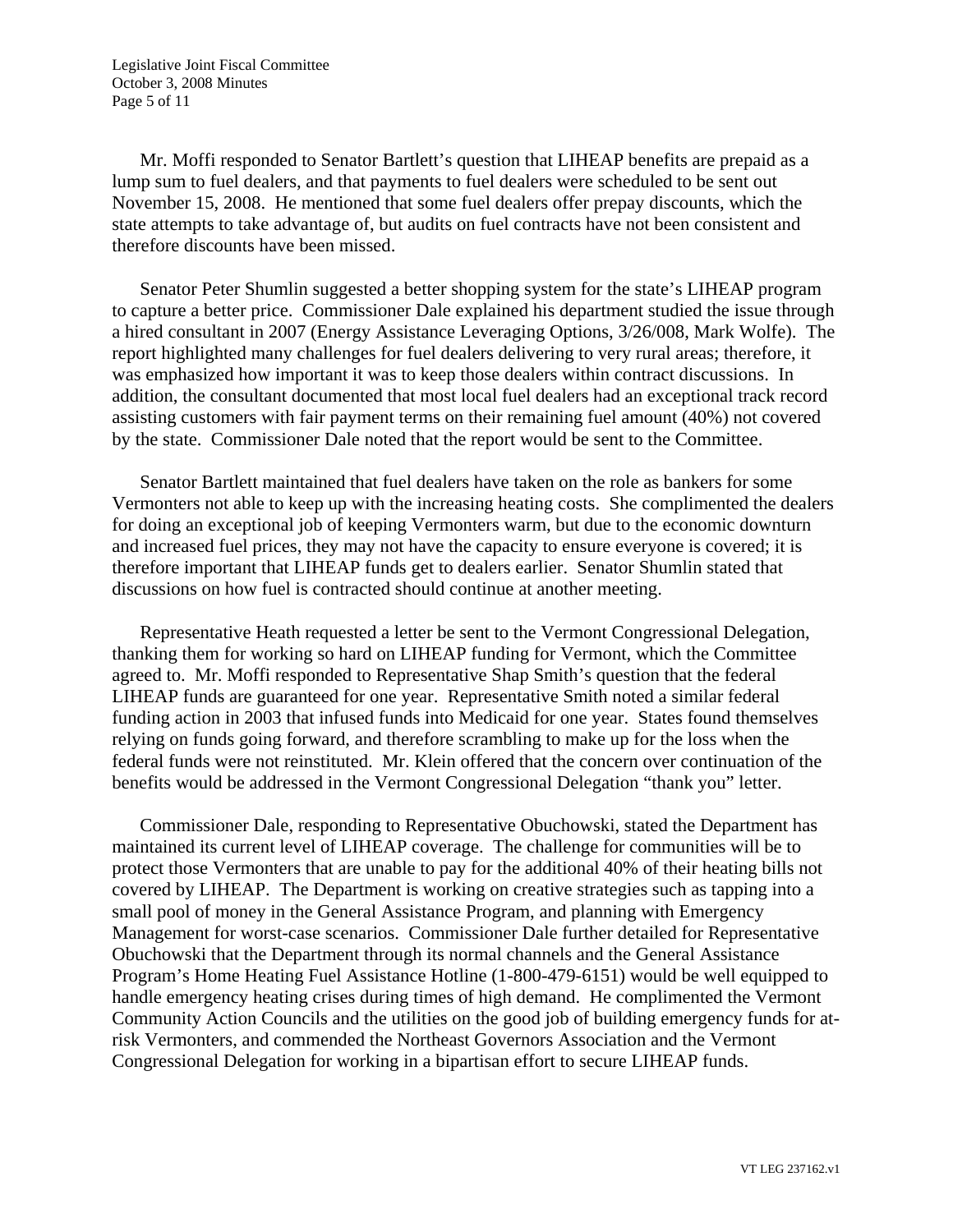### **4.d. DIRECT DEPOSIT & ELECTRONIC PAY NOTICES:**

Commissioner David Herlihy of the Department of Human Resources and Deputy Commissioner Susan Zeller of the Department of Finance & Management distributed information and reviewed concerns of the electronic pay notices. The Chair explained that the Legislature, during FY2009 budget reduction discussions, found significant cost savings in moving to electronic pay notices and that saved in effect the equivalent of one state position. The Chair pointed out that the Vermont State Employees Association (VSEA) and others, including the media, were involved in those discussions.

Senator Shumlin asserted that Legislators be included in the opt-out provision of the direct deposits, as some legislators have unusual situations. Deputy Commissioner Zeller responded to Representative Westman's question that calculations of savings were based on nine months at 100% of the employee base. Representative Westman clarified, and Deputy Commissioner Zeller agreed, that even though the expectation is that savings will never get to the entire 100% goal, in fact, there are still significant savings for moving to direct deposit and electronic pay notices. Commissioner Herlihy maintained that a draft policy has been shared with VSEA that includes a provision for state employees, after providing documentation showing denial of banking from two institutions or a membership of a religious sect disallowing the use of technology, to opt out of the process.

#### **AGENDA CHANGE:**

The Chair announced that due to members' time constraints, the order of the agenda was subject to change.

### **4.g. REVENUE COMMITTEE REPORT:**

Commissioner Thomas Pelham of the Department of Taxes, Commissioner Reardon and Stephen Wark, Director of Consumer Affairs and Public Information for the Department of Public Service were introduced. Commissioner Pelham announced that the Revenue Committee has determined there are in fact opportunities to organize the revenue streams better to save money and that an audit report for Judiciary reveals two areas. The first in traffic ticket processing. The Revenue Committee is still attempting to identify savings since allotted staff time is not fully known, but initial estimates due indicate a potential position savings. Another cost-saving measure within traffic ticket processing is addressing the issue of legibility of police officers' handwriting.

Commissioner Pelham referred to a second area of savings within Judiciary as the relicensing procedure within the Board of Bar Examiners, generating \$500,000 a year in revenue. The Commissioner projected that his department could accomplish the procedure readily and easily, but savings were not yet known. The Revenue Committee does not believe there is much opportunity for savings within the District Courts.

Commissioner Pelham explained areas of savings found within the Secretary of State's office of professional regulation. An estimated 30,000 fees are collected annually, totaling \$3.3 million in revenue, and his department estimates a cost of \$7,500 to maintain a lock box for the funds. TD Banknorth quoted \$11,600 to do the same. Another area of savings involves an annual 95,000 business filing fees collected, totaling \$3.2 million in revenue. TD Banknorth quoted \$28,000 to maintain a lock box for the funds, and Commissioner Pelham's department maintains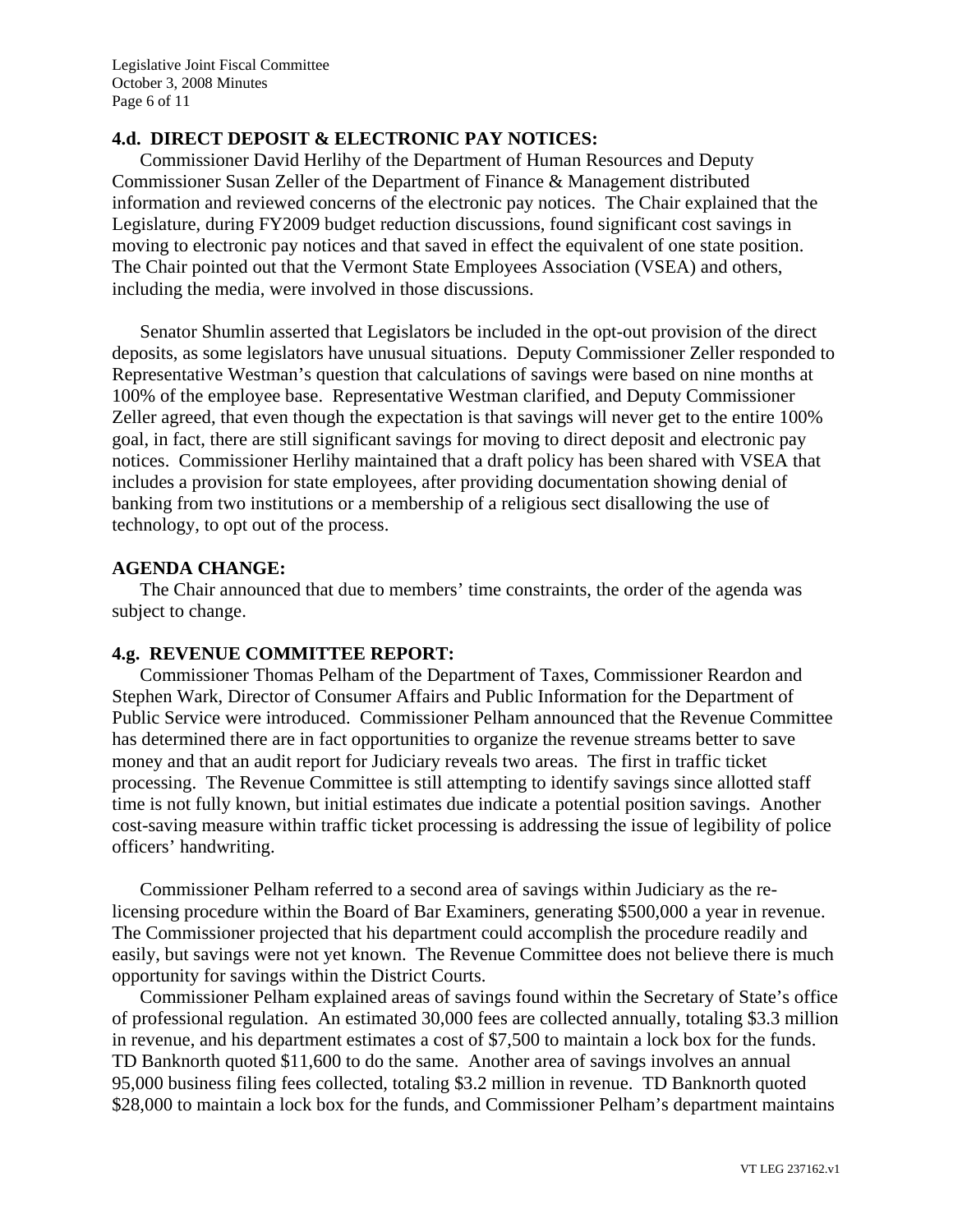Legislative Joint Fiscal Committee October 3, 2008 Minutes Page 7 of 11

it can achieve the same for \$23,000. The Department would use down times to tackle these areas, such as the non-tax-filing season.

Commissioner Pelham offered that in late March, the Revenue Committee, in working with the Public Managers Group, will have a matrix of enforcement tools for state government available to JFC for consideration. The Revenue Committee also anticipated information on two other department audit reports, including the Department of Labor during that same time period.

## **7. FOOD AND FUEL FUNDING INITIATIVES:**

Commissioner Reardon and Mr. Wark handed out a summary on the Food and Fuel Partnership Taskforce initiatives and funding needs. Commissioner Reardon explained the intention of the update is to garner support from the Committee to proceed with the Taskforce's proposal.

Representative Smith questioned whether the funding recommendations included a consensus of all the interested parties. The Chair explained that not all the interested parties were comfortable with the current funding recommendations but seemed to be more comfortable than at the start of the discussions.

Maria Belliveau, Legislative Associate Fiscal Officer, handed out information on state median income levels and the federal poverty guidelines with an explanation. Senator Shumlin commented that the developments in LIHEAP were reassuring, but it should be recognized that the people who will fall through the cracks were undoubtedly the homeless. He encouraged the Taskforce to include in its discussions a conversation with the Vermont Adjutant General on the use of National Guard resources and potentially providing assistance to homeless shelters, such as blankets. Through discussions with shelters, Senator Shumlin expressed concern of a significant increase of homeless already, even though Vermont has not reached its coldest season. He suggested that \$500,000 be available to local shelters through the Office of Economic Opportunity (OEO) for the impending homeless crisis. Local shelters should submit a plan to OEO on how best to address its homeless issue.

Mr. Wark agreed with Senator Shumlin's concern, but Commissioner Reardon cautioned on the use of unallocated funds in ensuring a minimum amount of impact to the caseload reserve. The Chair offered that the Taskforce met yesterday and appointed a subcommittee to address the homeless issue and return to the Taskforce in two weeks with a plan. She suggested that Senator Shumlin be added to that subcommittee by the administration.

It was decided that OEO would deliver a message to the local shelters to submit their anticipated needs to the subcommittee as soon as possible. This would give the subcommittee time to review the proposals and deliver its plan to the Taskforce within the two-week time frame. Senator Shumlin accepted the appointment to the subcommittee. The Chair suggested that money could be moved to the homeless initiative during the Emergency Board and JFC's November meeting, if needed. Mr. Wark announced that a statewide meeting of the leaders of homeless shelters will occur on October 23.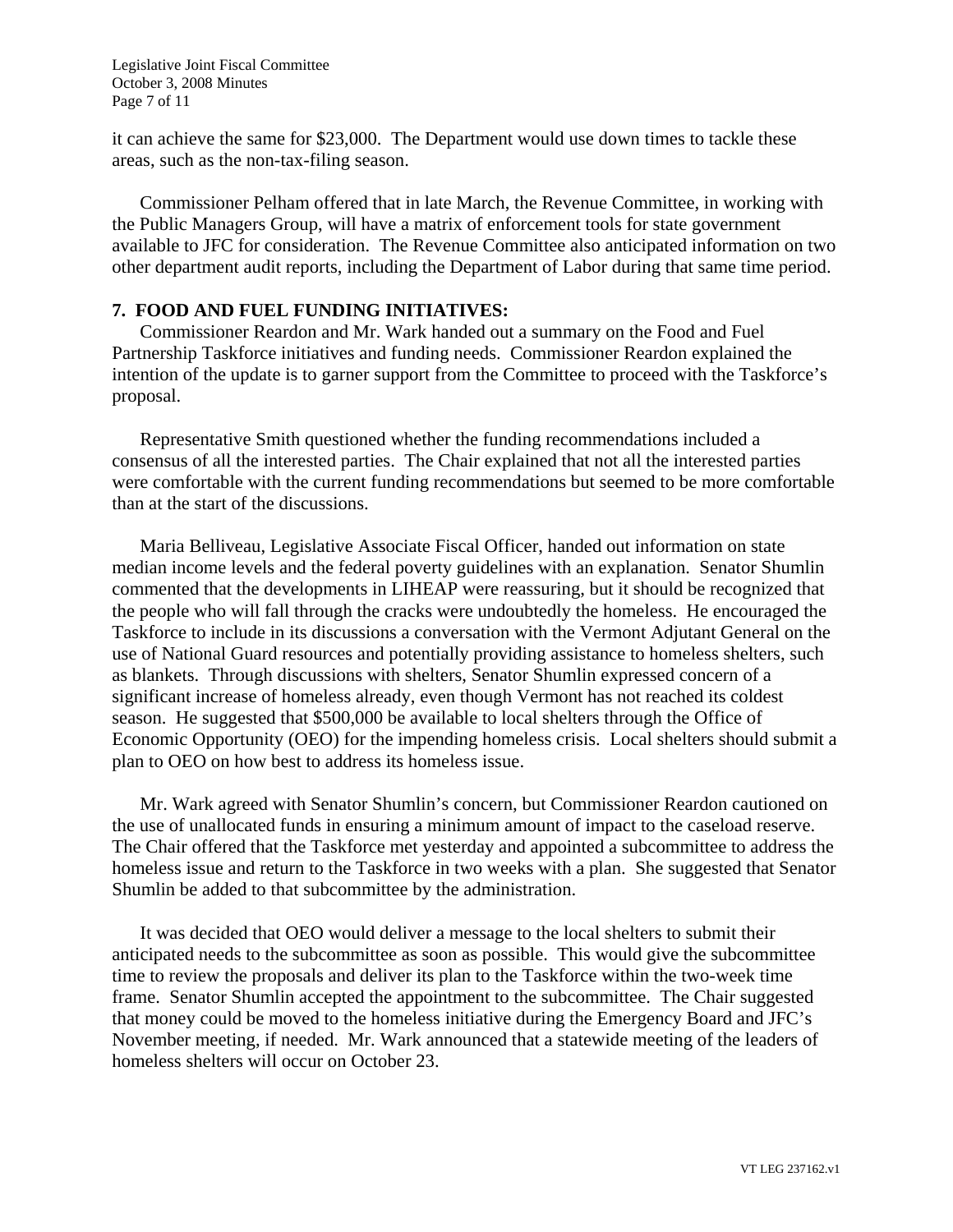Legislative Joint Fiscal Committee October 3, 2008 Minutes Page 8 of 11

The Chair declared that the Taskforce would present its proposal on the homeless to the Emergency Board at the scheduled November  $18<sup>th</sup>$  meeting. Senator Shumlin echoed his earlier proposal to add \$500,000 to the homeless reserve fund now with the caveat that JFC would deliberate at its November meeting. Mr. Klein clarified that the title "Homeless Reserve Fund" would be added to the list of Taskforce funding initiatives but a question mark would be inserted instead of a dollar amount until the Taskforce had considered the subcommittee report.

The Chair asked for a motion of conceptual agreement on the proposed funding for the Taskforce initiatives. Senator Shumlin made the motion, but Representative Obuchowski questioned how quickly the initiatives would be available. Commissioner Reardon stated some were already active but others were awaiting the Committee's approval for implementation. Representative Obuchowski emphasized that he would assume all the initiatives would be active by October 31, 2008. All the Committee members voted in favor of the motion, except Representative Smith.

## **5. POLICY FOR DISBURSEMENT OF MONIES FROM THE TRAUMATIC BRAIN INJURY (TBI) FUND:**

Commissioner Joan Senecal and Erin Weaver, TBI Program Director of the Department of Aging, Disabilities & Independent Living handed out a revised draft five-year plan on the TBI fund. Ms. Weaver gave an overview of the history and actions of the Legislature, and Commissioner Senecal explained the revised draft five-year plan. Representative Obuchowski thanked both the Commissioner and JFC staff for their efforts on the TBI issue and suggested the fund have a one-to-one match to make the money flow quicker. Commissioner Senecal agreed with the suggestion and commented that the matches would have to be in cash to be consistent with other funds.

The Chair invited David Mulholland, President/CEO of Community Neuro-Rehabilitation, Inc., to comment on the proposed five-year plan. Mr. Mulholland read and handed out his comments.

Representative Obuchowski moved that the proposed five-year plan be accepted with a change on page three from a two-to-one match of funds, to a one-to-one match of funds. Senator Snelling seconded the motion. The motion with the additional change was agreed to.

### **4.f. HUMAN SERVICES CASELOAD RESERVE TRANSFER:**

Commissioner Reardon referred to a previously sent enclosure to the Committee explaining activity involving the Human Services Caseload Reserve.

#### **4.e. Preliminary FY2009 Budget Adjustment Update:**

Commissioner Reardon gave an indication that departments would have more conclusive figures for budget adjustment calculations within two weeks. A projected deficit of \$8 million for transportation had been reduced to \$4 million by the FY2009 rescission package, leaving \$4 million to address. In addition, transportation revenues were down \$1.7 million, which might require further actions. Other pressures include an estimated \$1.2 million obligation for the Town Highway Emergency Program from Federal Emergency Management Assistance of Vermont disaster mitigation. The Administration has given permission to the Agency of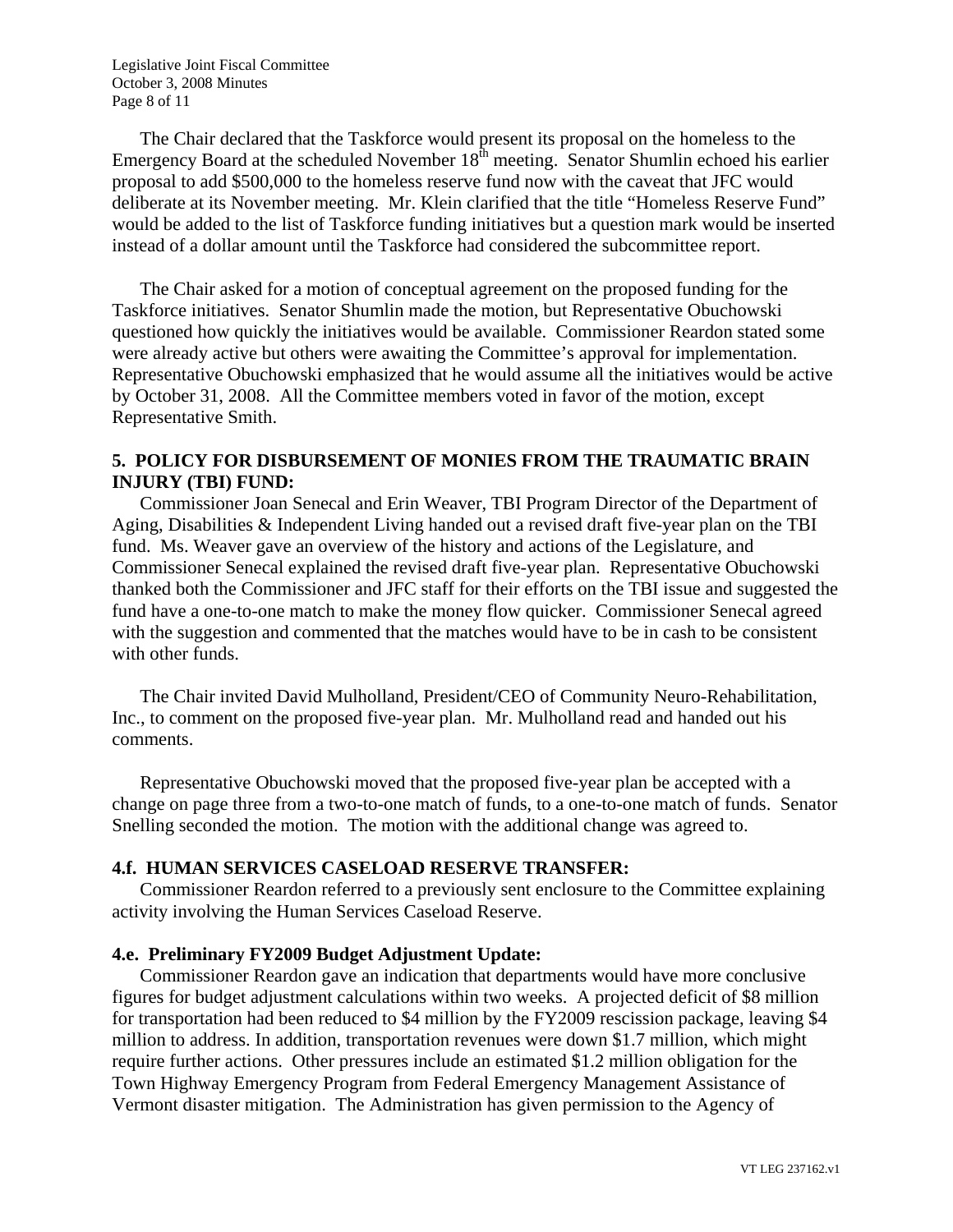Legislative Joint Fiscal Committee October 3, 2008 Minutes Page 9 of 11

Transportation to pay out funds with anticipation of federal funds. A lack of \$800,000 in Town Highway Emergency Funds could have a negative impact on the state transportation fund.

Commissioner Reardon echoed his earlier testimony on LIHEAP that funds from corrections may need to be transferred in anticipation of federal funds. In the Agency of Human Services budget, corrections could have a potential \$600,000 shortfall, but it was too early to determine. There is an \$8 million shortfall in the FY2009 budget due to a recent federal decision to decline recertification of the Vermont State Hospital. Other discussions in November during the Emergency Board meeting would include budgetary pressures in TANF.

#### **4.c. STATUS OF LIHEAP (additional testimony):**

Michael Sirotkin for Vermont Council on Elders was invited to testify on the homeless and LIHEAP issue. Senator Bartlett asked for additional information to understand better the financial pressures of the elderly and disabled that are just outside of the eligibility guidelines, and what the estimated cost was to fund that gap.

Mr. Sirotkin remarked that concerns of high fuel prices started to develop in June. A meeting occurred in July, with Commissioner Dale, Mr. Moffi, Ken Gordon of the Northeast Kingdom on the Council of Aging, Inc., and representatives from AARP and AAA, for the purpose of addressing issues the elderly and the disabled face this winter. Proposals from the meeting included an inflation factor for income guidelines and to disallow Medicare Part B premium amounts from the income guidelines.

Mr. Sirotkin estimated that if eligibility guidelines allowed an additional \$100 a month in income, then approximately 700 families would then be eligible for LIHEAP benefits. He offered to work with DCF to gather more concise data. The Chair then directed the Department to work with the JFC staff on projections for the Committee to consider before the November meeting. Mr. Sirotkin suggested that individuals or families just over the eligibility guidelines could be included in a smaller LIHEAP benefit.

Representative Obuchowski asked if there was flexibility in the time line of delivering benefits. The Chair and Mr. Sirotkin agreed there was a fair amount of flexibility to disburse benefits. Representative Bostic showed surprise to hear that the additional eligibility guideline of \$100 a month would produce such a large amount of coverage. Representative Heath questioned how additional benefits could be included at a later date, when a fuel price is predetermined and fixed for the season, without afflicting hardship on the poorest of the poor. Mr. Klein agreed and offered that most decisions would need to be made this Fall. The Chair stated that a conversation of all the pros and cons would be important, and Representative Heath agreed.

The Chair then recessed the meeting at approximately 2:00 p.m. to convene the Special Committee on Nuclear Energy Analysis.

The Chair reconvened the Legislative Joint Fiscal Committee at approximately 3:53 p.m. to finish agenda items.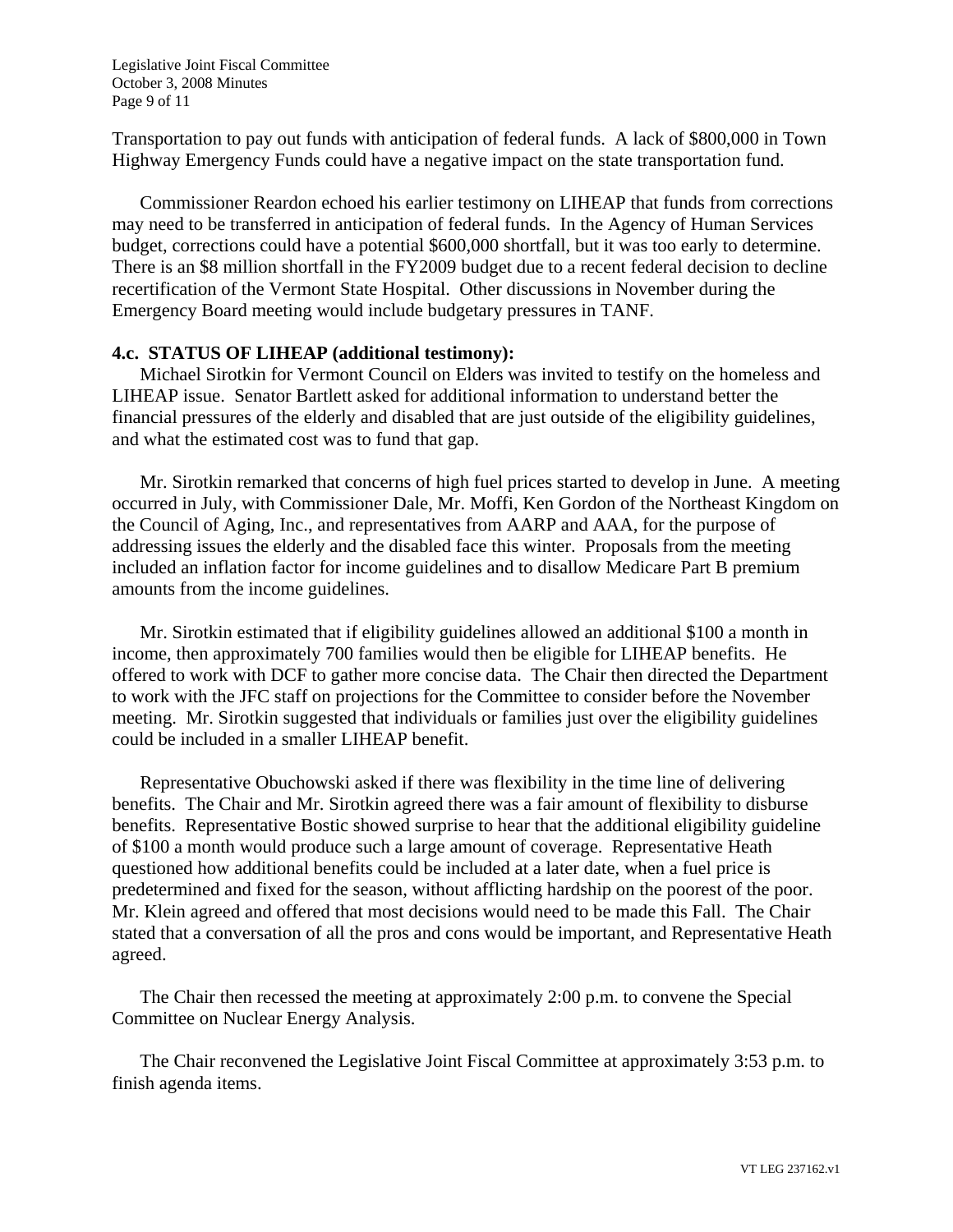# **6. UPDATE ON VERMONT BANKING IMPLICATIONS FROM NATIONAL BANKING CLIMATE AND FEDERAL ACTIONS:**

Chris D'Elia, President of the Vermont Bankers Association gave the background of the stock market crisis, during the last couple weeks. Vermont's banks are in relatively good shape but if the crisis continues, it will eventually be difficult for them to recapitalize loan portfolios. Vermont is seeing a slippage in consumer confidence, which only exacerbates the problem. To increase the consumer's confidence, it was helpful that the Federal Bailout Plan (Emergency Economic Stabilization Act of 2008, H.R. 1424, passed today with a 201 to 177 margin, in the House) included an increase of FDIC secured banking coverage to \$250,000.

Senator Snelling inquired as to how Vermont banks were affected by the lack of available credit. Mr. D'Elia answered that the effects were minimal, but some Vermont banks rely heavily on recapitalizing loans, and the lack of credit from the market crisis would have a direct effect on them, if the credit freezes did not ease up.

Mr. D'Elia warned that it was uncertain if the federal bailout would prevent a deeper recession. Other state banking counterparts were seeing freezes in credit areas such as car loans, business loans, and state loans. Representative Bostic highlighted a radio ad from a Vermont local bank asserting that it was not associated with any larger national banks, and encouraged consumers to utilize its loan programs. Mr. D'Elia explained that Vermont local banks have always worked hard to conduct business in a responsible manner and because of that, Vermont is in a better position than other states.

Senator Bartlett asked for an educated guess as to when loans will free up with the passage of the federal bailout legislation. Mr. D'Elia hinted that it would take a couple of weeks for the federal banking system to be at full capacity again. The Vermont Banking Association had hopes of the bailout stimulating and easing the credit markets sooner.

Mr. D'Elia offered to send a section-by-section analysis of the federal bailout legislation (attachment sent to members after meeting). In answering the Chair's question of whether the bailout would stop the housing foreclosure issue, he explained there was a piece within the legislation to help stave off the foreclosure issue, but in viewing the Federal Housing Act of 2008 (S.3221), it was unfortunate that it did not address the people at the verge of foreclosure but instead, it just targeted relief to people already within the foreclosure process. Mr. D'Elia certified that there was a provision mentioned by Representative Heath in the bailout legislation, that gave discretionary rights to the Secretary to buy down interest/mortgage loans, but Vermont did not have the foreclosure problem seen nationally, and were due to more traditional reasons, such as loss of income and divorce. Mr. D'Elia admitted that there were some Vermonters that the federal legislation would not be able to help, since they were beyond their ability to pay even a conventional mortgage.

# **MEETING ADJOURNED AT APPROXIMATELY 4:30 P.M.**

## **OTHER REPORTS & INFORMATIONAL HANDOUTS NOT DISCUSSED:**

- 1. Capital Debt Affordability Advisory Committee Report
- 2. Position Report